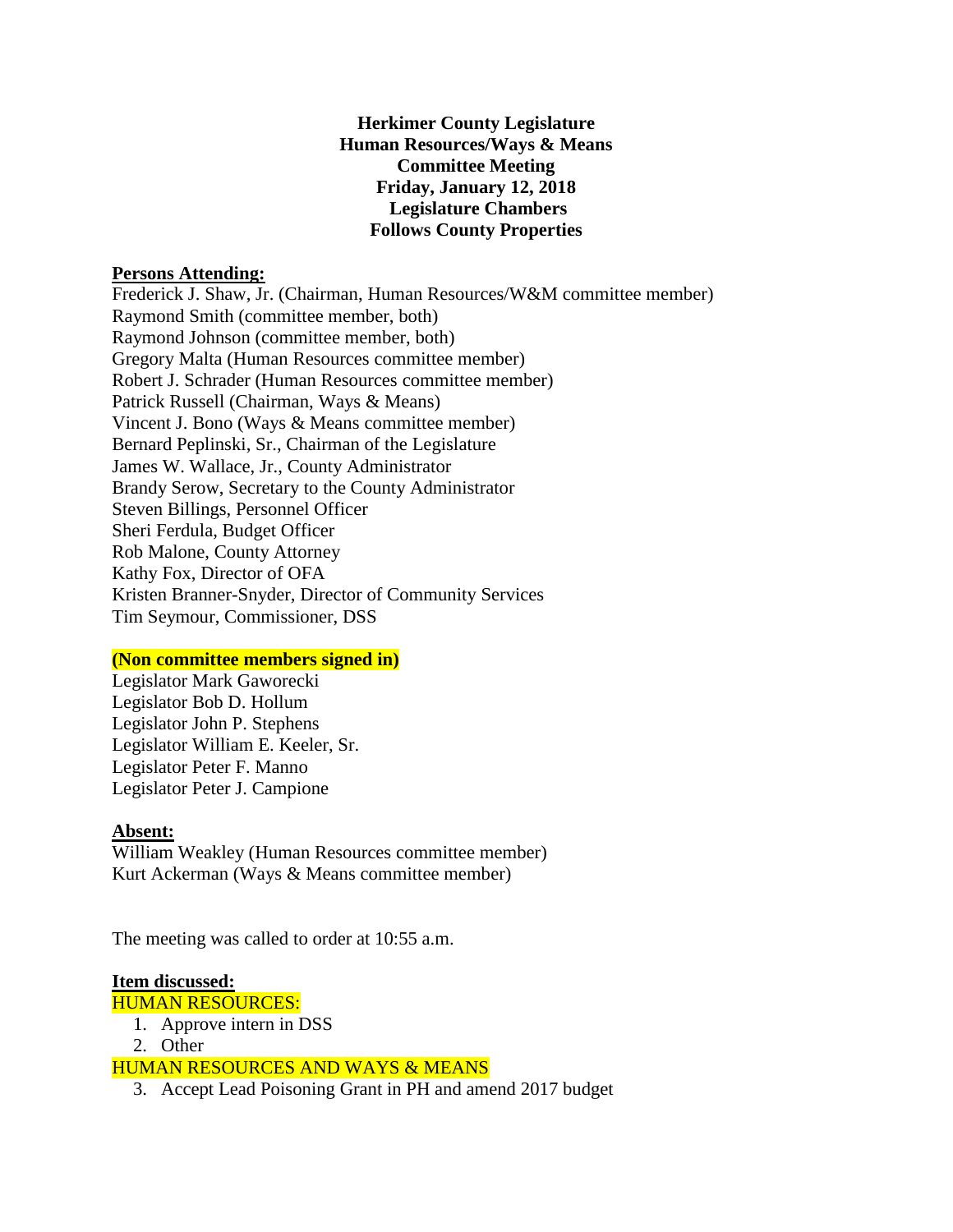- 4. Accept funding, amend budget and establish accounts for Falls Prevention Grant from Community Foundation in OFA
- 5. Approve contract with IIIE Caregiver Support Program for respite with Lutheran Home of Central NY in OFA
- 6. Accept funding and renew agreement with Catholic Charities for Domestic Violence
- 7. Approve contract with CCSI in Mental Health for training
- 8. Renew 6 agency sub-contracts in Mental Health
- 9. Amend part-time salary schedule and Salary Schedule II in Public Health
- 10. Other

# **Committee Vote Record:**

### HUMAN RESOURCES:

Item #1 – On motion of Mr. Malta, seconded by Mr. Schrader, Item #1 was voted on and approved. Unanimous. Absent: 1.

Item  $#2 - N/A$ .

### HUMAN RESOURCES AND WAYS & MEANS:

Item #3 – On motion of Mr. Peplinski, seconded by Mr. Schrader for Human Resources and on motion of Mr. Peplinski, seconded by Mr. Johnson for Ways & Means, Item #3 was voted on, approved and moved for Resolution. Unanimous. Absent: 2.

Item #4 - of Mr. Malta, seconded by Mr. Schrader for Human Resources and on motion of Mr. Bono, seconded by Mr. Smith for Ways & Means, Item #4 was voted on, approved and moved for Resolution. Unanimous. Absent: 2.

Item#5 - On motion of Mr. Malta, seconded by Mr. Schrader for Human Resources and on motion of Mr. Smith, seconded by Mr. Bono for Ways & Means, Item #5 was voted on, approved and moved for Resolution. Unanimous. Absent: 2.

Item#6- On motion of Mr. Peplinski, seconded by Mr. Malta for Human Resources and on motion of Mr. Peplinski, seconded by Mr. Shaw for Ways & Means, Item #6 was voted on, approved and moved for Resolution. Human Resources Committee – Ayes: Shaw, Smith, Malta, Schrader, Peplinski (5). Against: None. Absent: Weakley (1). Abstain: Johnson (1). Ways & Means Committee – Ayes: Russell, Bono, Shaw, Smith, Peplinski (5). Against: None. Absent: Ackerman (1). Abstain: Johnson (1).

Item#7 - On motion of Mr. Smith, seconded by Mr. Schrader for Human Resources and on motion of Mr. Smith, seconded by Mr. Russell for Ways & Means, Item #7 was voted on, approved and moved for Resolution. Unanimous. Absent: 2.

Item#8 - On motion of Mr. Malta, seconded by Mr. Schrader for Human Resources and on motion of Mr. Peplinski, seconded by Mr. Shaw for Ways & Means, Item #8 was voted on, approved and moved for Resolution. Human Resources Committee – Ayes: Shaw, Smith, Malta, Schrader, Peplinski (5). Against: None. Absent: Weakley (1). Abstain: Johnson (1). Ways &